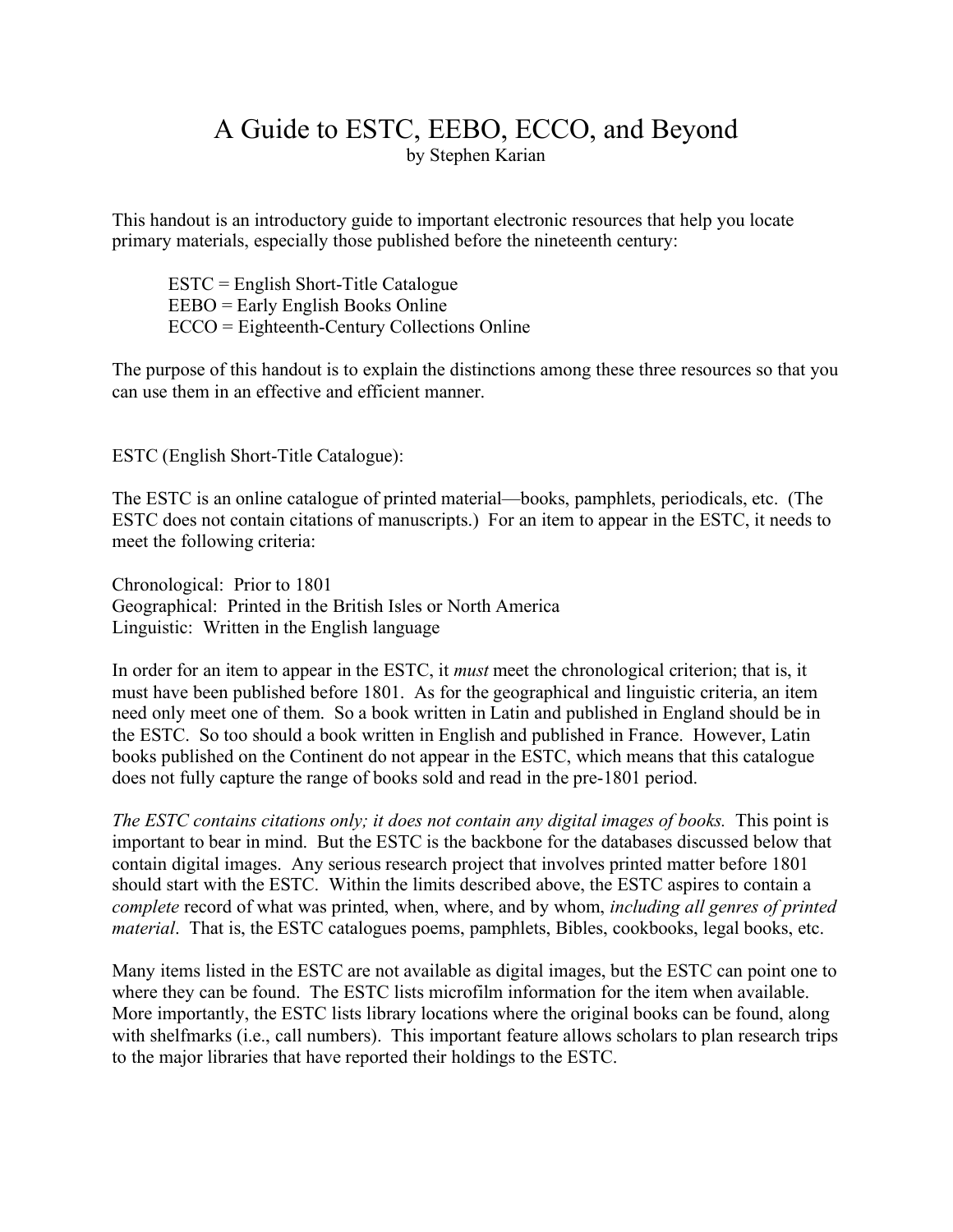One limitation of the ESTC is its cataloguing of periodicals. Periodicals appear in the ESTC, but this database was not specifically designed with the intention of covering publications of this nature. Those interested in studying periodicals should supplement their ESTC searches by consulting the relevant printed reference works devoted to pre-1800 periodicals.

Finally, the ESTC is now freely available to the public courtesy of the British Library. To access the ESTC, go to:

## http://estc.bl.uk

The other databases discussed below are *not* free. In order to access them, you must connect to them from an institution that pays the subscription fees.

EEBO (Early English Books Online) and ECCO (Eighteenth-Century Collections Online):

Again, you cannot access EEBO or ECCO unless you are connected via a subscription-paying institution. Though EEBO and ECCO both contain digital images, they differ in important ways, as shown by the table below:

|                                 | <b>EEBO</b>                | <b>ECCO</b>                   |
|---------------------------------|----------------------------|-------------------------------|
| Time period?                    | 1475-1700                  | 1701-1800                     |
| Can images be downloaded?       | Yes                        | Yes, but in 250 page segments |
| Can one search the full text of | Depends on the institution | Yes                           |
| these books?                    |                            |                               |
| Indexed by Subject?             | Yes                        | No                            |
| Searchable by ESTC#?            | N <sub>0</sub>             | Yes                           |

The most important difference between EEBO and ECCO concerns the time periods they cover. EEBO contains material up through 1700; ECCO, using a literal definition of the eighteenth century, contains material from 1701 through 1800. Except for particularly unusual cases, the two databases do not overlap in their contents.

One can download pdf files from both EEBO and ECCO, though ECCO restricts downloading to no more than 250 pages at once. (Using a commercial version of Adobe Acrobat, or something similar, you can combine separate pdf files into a single file.) The images in both EEBO and ECCO are digital scans made from microfilms. This means that if the book was never microfilmed, it is not part of EEBO or ECCO. And not all of the microfilms were scanned into the digital databases, though the vast majority have been.

One of the most significant features of these new databases is the ability to search the full text of early printed books. ECCO allows full-text searching for all of its contents. EEBO, however, has only a portion of its contents available for full-text searches. In addition, EEBO does not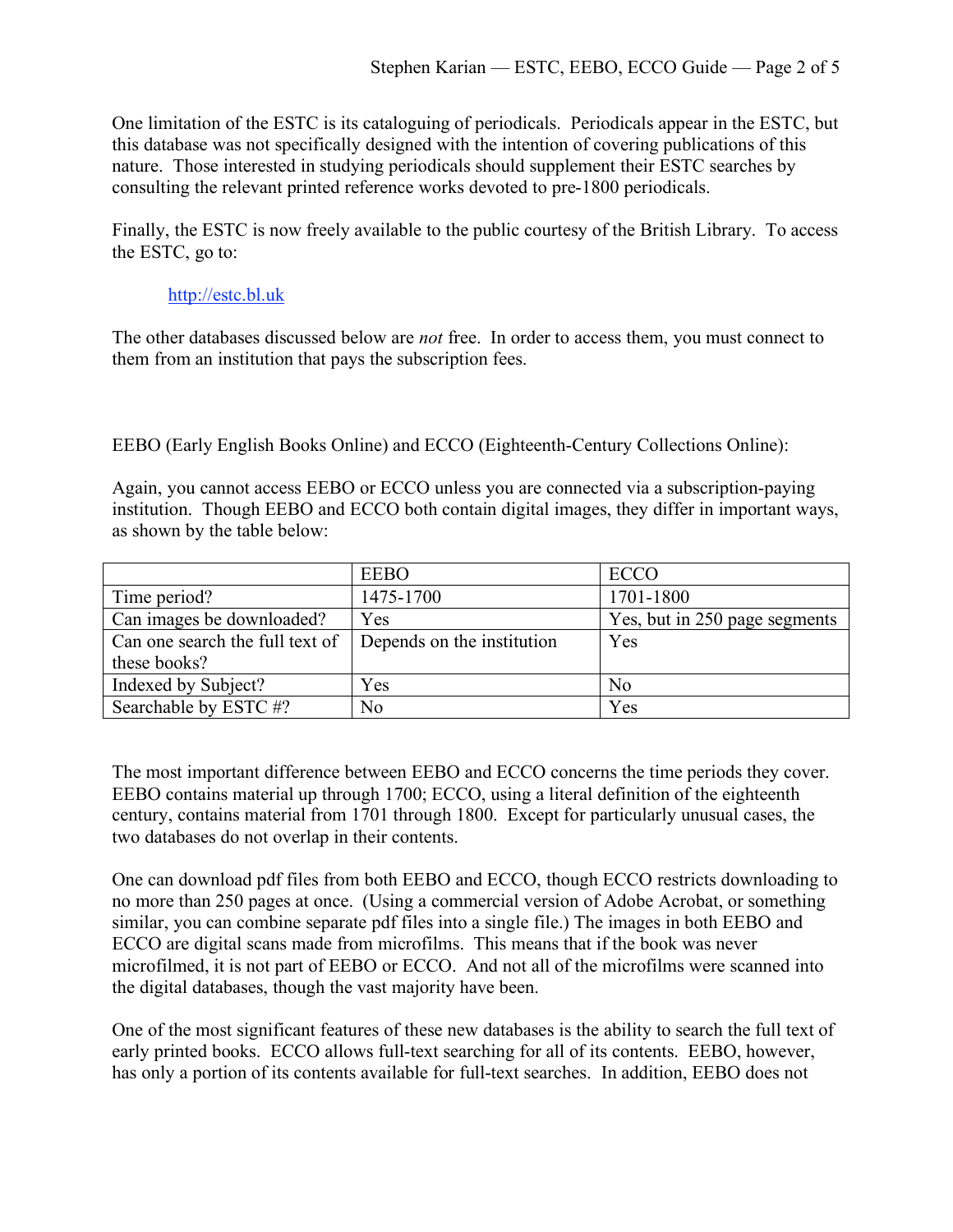allow full-text searching except for the institutions that are working to create this feature. (For a list of these institutions, go to http://www.lib.umich.edu/tcp/eebo/proj\_stat/ps\_partners.html)

EEBO and ECCO differ in regard to subject headings. Because the ESTC was formed from three different projects over many decades, the existence of subject headings varies. For books that are from the periods 1475-1640 (from the original *Short-Title Catalogue* created by Pollard and Redgrave) and 1641-1700 (from Donald Wing's short-title catalogue), subject headings exist. But subject headings were not initially created for the eighteenth-century records in the ESTC, and so subject headings rarely occur for the items in ECCO.

*When you find a specific item in the ESTC, how do you find that item in EEBO or ECCO?* This question is important to raise, because the ESTC is the database that should be used for exhaustive searches. But once you find a particular item, you should not need to conduct another search to find the item in EEBO or ECCO. The problem is that currently there is no convenient way to move from the ESTC to EEBO or ECCO. (And again, not everything listed in the ESTC is available in either EEBO or ECCO.) The process is cumbersome, and somewhat complicated. One can only hope that it will become simpler over time.

If one is looking at an item in ESTC for the years 1475-1640 (the STC period), then one should note the STC number. For example, if one searches the ESTC for *Hamlet* printed in 1603, one finds one record, and that record has the STC number 22275. One then enters that number into the "Bibliographic Number" field in EEBO to find the digital images for this book.

If one is looking at an item in ESTC for the years 1641-1700 (the Wing period), then one should note the Wing number. For example, if one searches the ESTC for *Paradise Lost* printed in 1667, one finds two records, one with Wing number M2136 and the other with M2137. One then enters either number into the "Bibliographic Number" field in EEBO to find the digital images for those books.

If one is looking at an item in ESTC for the years 1701-1800, then one should note the ESTC number (also called ESTC citation number). Every ESTC record has a unique number that begins with a letter and is followed by up to 6 digits. The ESTC omits any leading zeros. So if the ESTC number is T001234, then the ESTC will list that as T1234. ECCO accepts this as either T001234 or T1234. To search by ESTC number in ECCO, go to the Advanced Search screen, select "ESTC number" in the drop-down menu, enter the number, and click Search.

*What about items not contained in EEBO or ECCO? What about nineteenth-century books?* There exist other non-commercial projects that complement and in some cases supplement EEBO and ECCO. For the most part, these projects have focused on substantial book volumes rather than brief pamphlets.

The two projects are sponsored by Google and the Internet Archive, and both are freely available to anyone in contrast to the subscription services of EEBO and ECCO. Both Google and the Internet Archive are in the process of scanning the entire collection of printed material from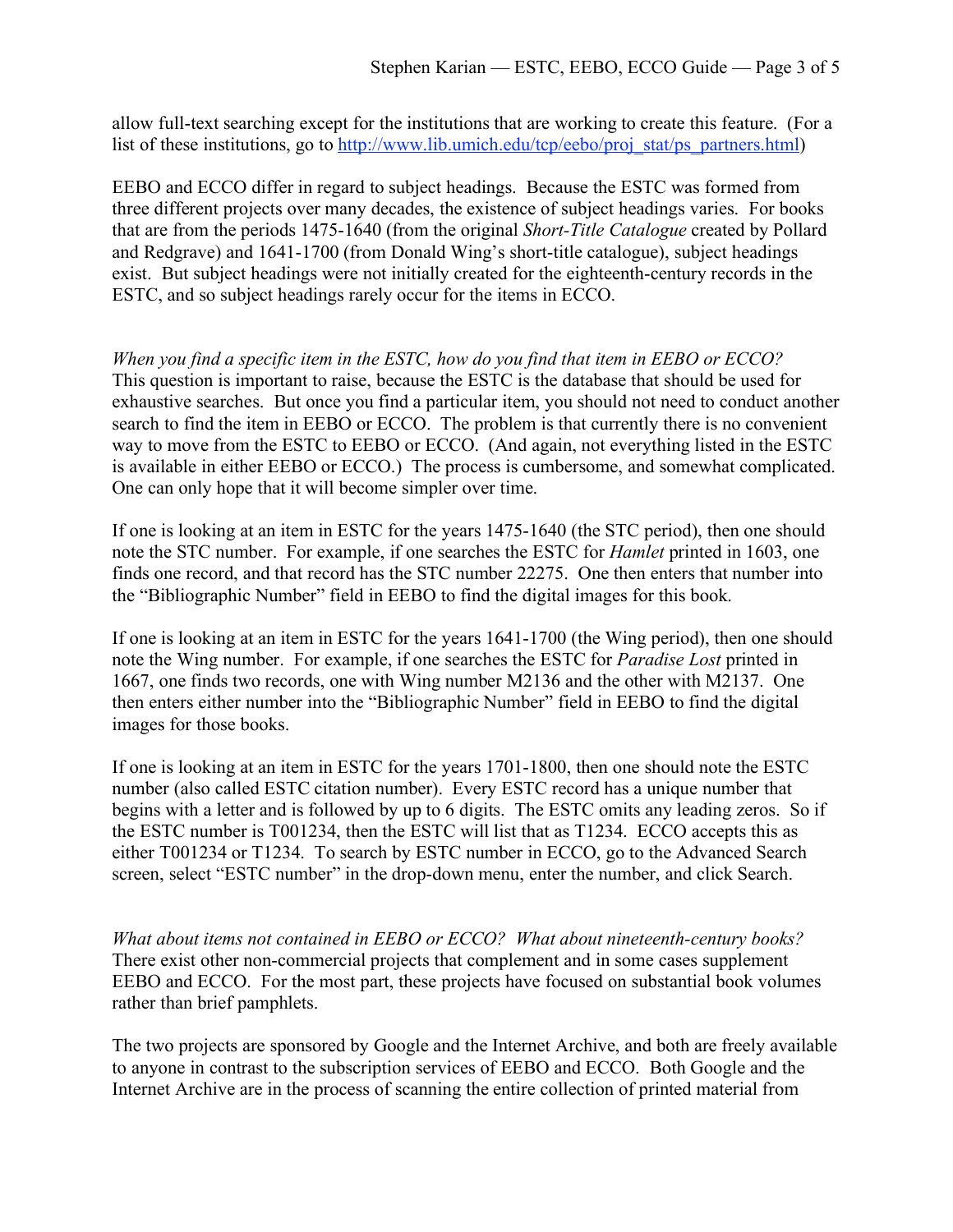major libraries. For those items currently in the public domain (which includes all pre-1900 material), both projects allow anyone to conduct full-text searches within the books and download complete pdf files of these books. Google is working with a group of libraries that includes Harvard, Oxford's Bodleian Library, the New York Public Library, the University of Michigan, and others. The Internet Archive's collection is based on various sources, including Microsoft's now defunct project that scanned books from the British Library, the University of Toronto, and the University of California system. Together, these freely available resources offer some exciting opportunities for research.

Both projects, however, are currently awkward to use, and locating an item in either database (even when you know it appears there) is not especially easy. As far as I can tell, neither database is integrated with the ESTC. For Google, I recommend that you start with its advanced search page:

### http://books.google.com/advanced\_book\_search

To access the collections of the Internet Archive, go to:

#### http://www.archive.org/advancedsearch.php

My experience so far with both databases is that Google has scanned many more books than the Internet Archive, but its speed in doing so has come at the cost of quality. You will often find blurry images in Google or the odd shots of the scanner's thumb. (However, upon revisiting the book some time later, I have found that Google has fixed these errors.) In contrast, Microsoft's files on the Internet Archive look great, partly because they are in color, whereas Google's are almost always in black and white. Because of Microsoft's greater attention to the quality of their image files, they are much larger than those of Google. But the increase in size comes with another benefit: the full-text contents of Microsoft's files are embedded in the pdf file that you download. This means that you can conduct a full-text search of Microsoft's files on your computer using Adobe Acrobat Reader. With Google, you can conduct a full-text search only via the Internet.

Benjamin Pauley has created a very helpful tool for locating eighteenth-century items in Google Books. His admirable goal is to create a public domain version of ECCO. His Eighteenth-Century Book Tracker website will prove useful even for those who have access to ECCO. He lists items by author, title, year, and ESTC number. This website is very much a work in progress, but well worth a look and well worth contributing to.

### Further reading:

Melton, Robert W. "'The Baby Figure of the Giant Mass': Pollard & Redgrave's and Wing's Short-Title Catalogues." *Distinguished Classics of Reference Publishing*. Ed. James Rettig. Phoenix, Ariz.: Oryx, 1992. 242-58. Melton describes the STC and Wing catalogues that paved the way for the ESTC.